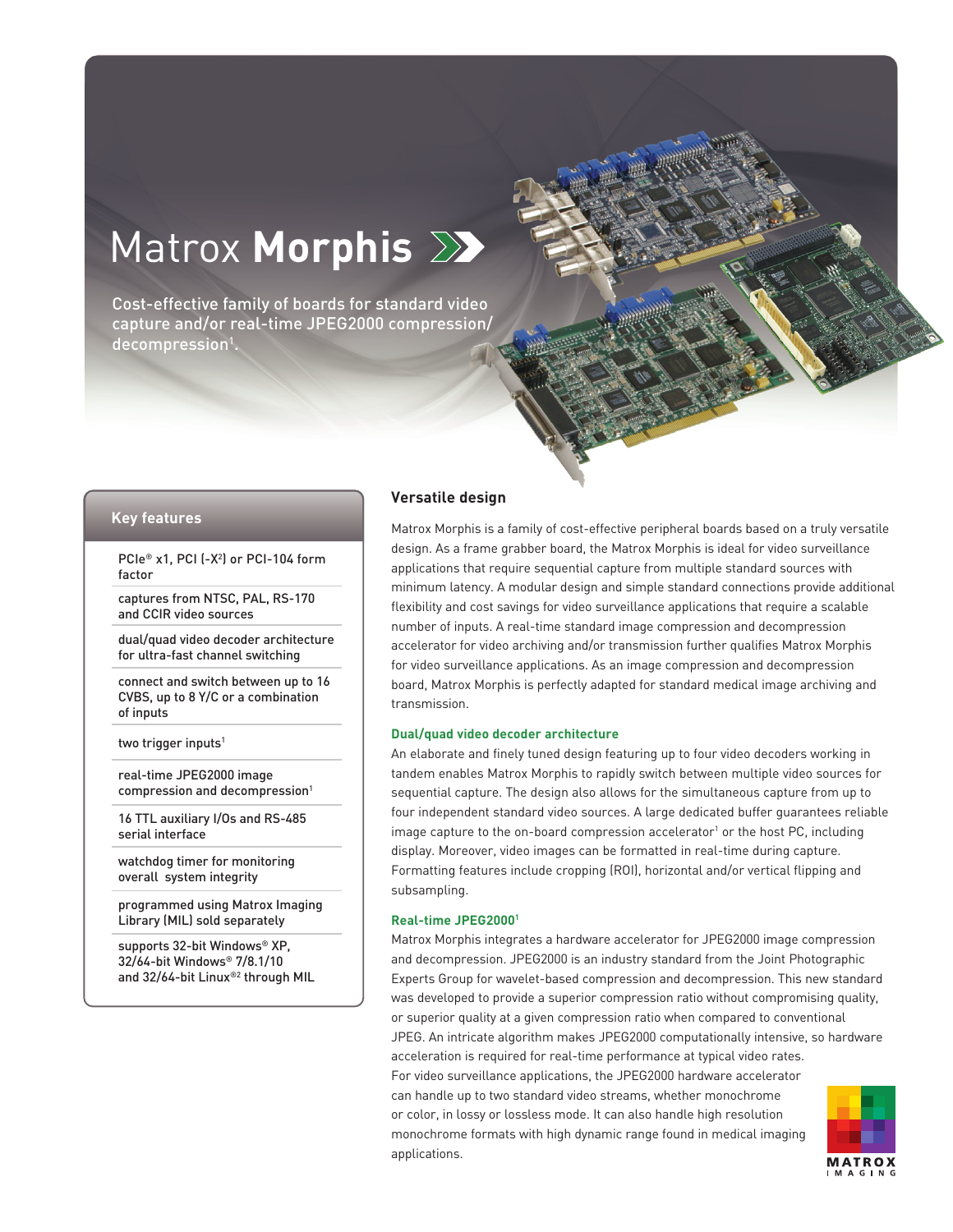

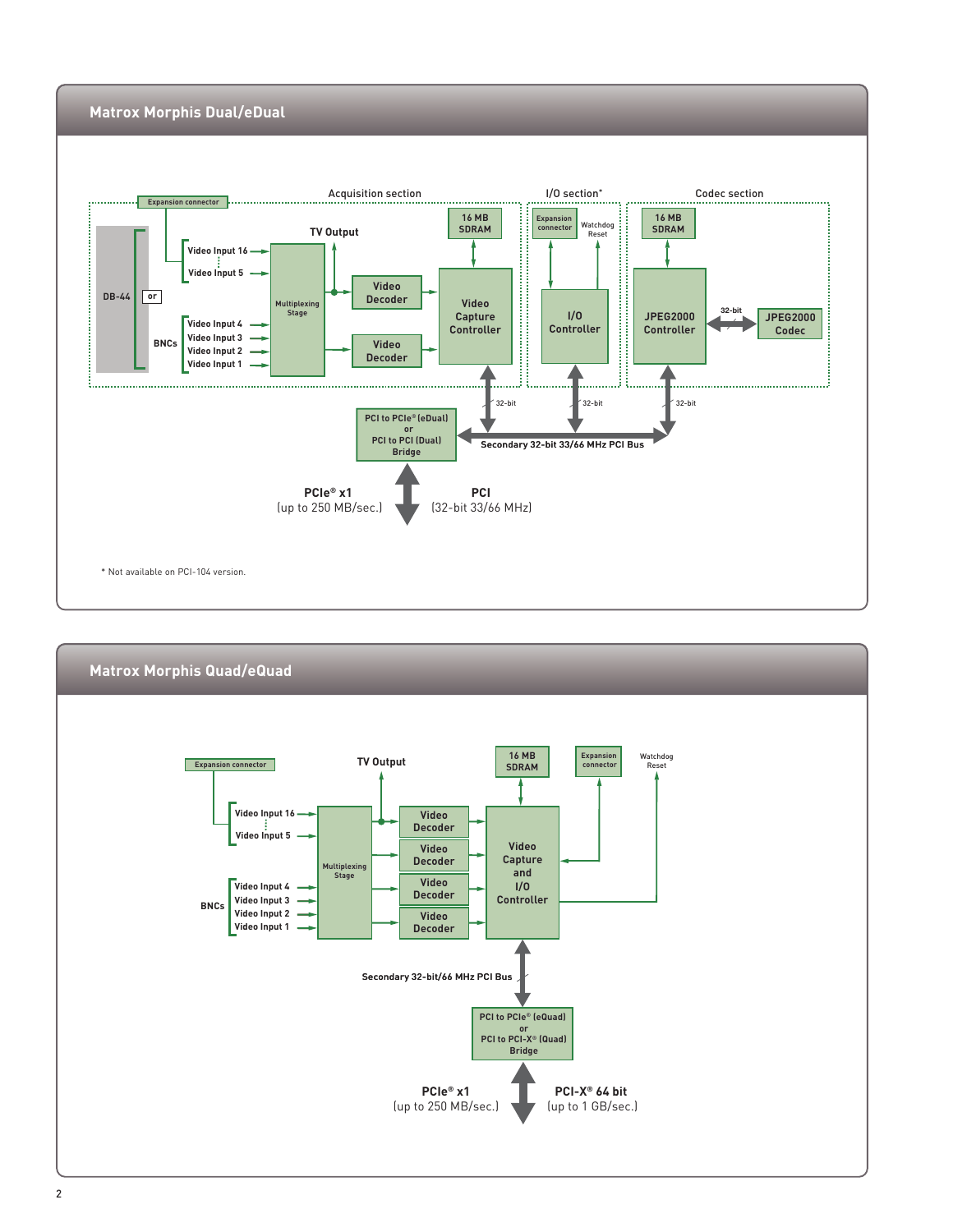

#### **Accessory functionality4**

In addition to the core video capture and compression/ decompression functionality<sup>1</sup>, Matrox Morphis incorporates a variety of features to simplify overall integration. These features include an integrated watchdog timer<sup>4</sup> for automatically recovering from application or system failure, integrated auxiliary I/Os<sup>4</sup> that eliminate the need for a separate I/O board, and an RS-485 serial interface<sup>4</sup> mapped as a PC COM port that can be accessed through the Win32® API.

#### **Field-proven application development software**

Matrox Morphis is supported by the Matrox Imaging Library (MIL), a comprehensive collection of software tools for developing industrial imaging applications. MIL features interactive software and programming functions for image capture, processing, analysis, annotation, display and archiving. These tools are designed to enhance productivity, thereby reducing the time and effort required to bring your solution to market. Refer to the MIL datasheet for more information.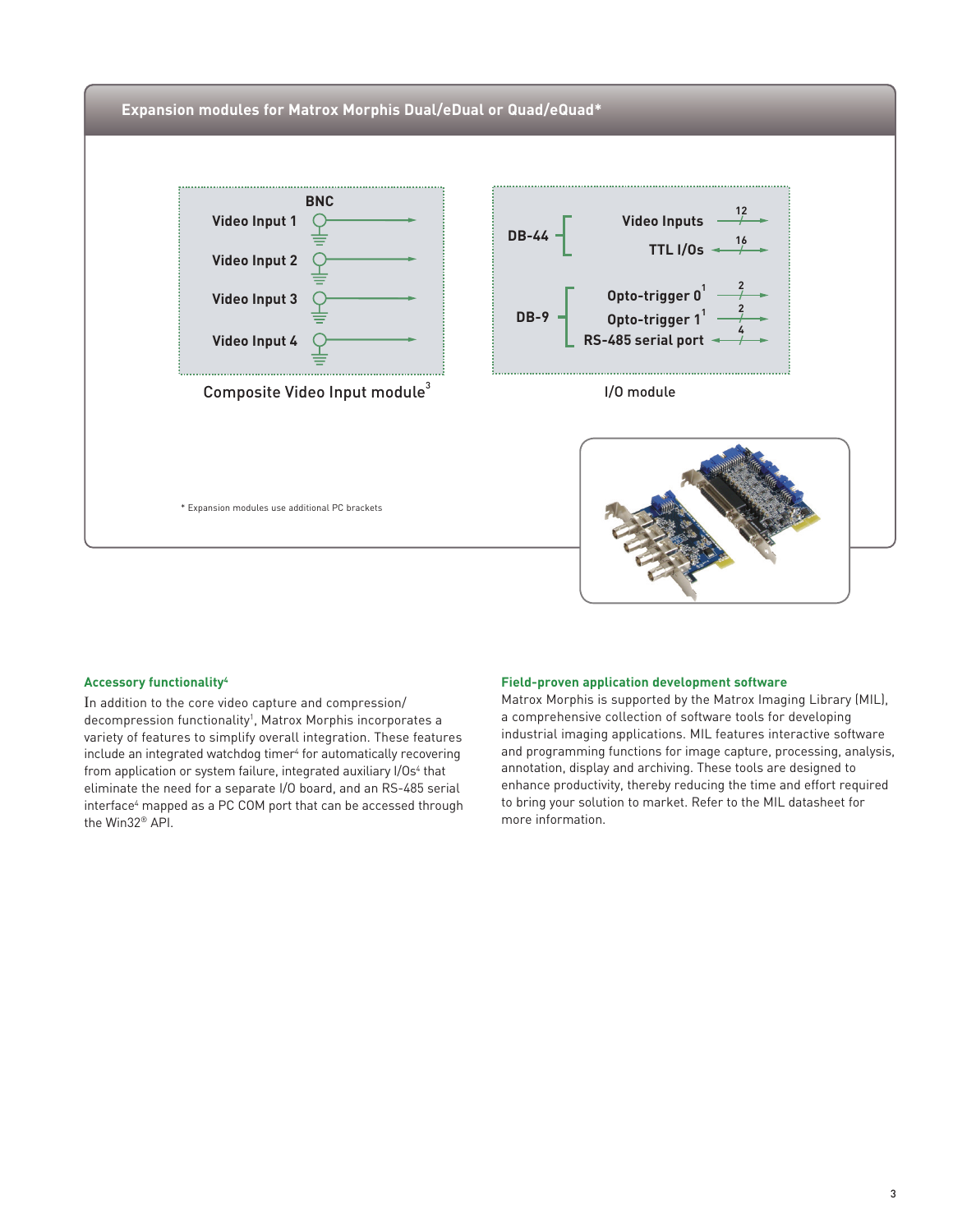#### **Acquisition**

- analog composite (CVBS) or Y/C NTSC/PAL
- analog RS-170/CCIR
- dual/quad video decoder video architecture for
	- ultra-fast switching between multiple video sources - simultaneous capture from two/four independent
- video sources
- square pixel digitization
- input cropping (ROI capture)
- horizontal and/or vertical flip
- subsampling to 1/16th of a field or frame
- controllable automatic gain control (freeze with manual adjust)
- BGR32 packed, BGR24 packed, RGB planar, YUV422 packed and MONO8 pixel formats
- opto-isolated trigger inputs (synchronized to video) $1,5$
- connect up to 16 CVBS or 8 Y/C or combination

#### **Compression/decompression1**

- JPEG2000 compression/decompression
- supports lossy (9/7 wavelet) and lossless (5/3 wavelet) modes
- handles monochrome (up to 12-bits per pixel) and color (YUV422) images/video
- manages large images (i.e., greater than 1k x 1k) using tiles
- programmable quantization factor, target size and quality
- real-time performance including two standard video streams simultaneously

#### **Host interface**

- 32-bit 33/66 MHz PCI host interface for Matrox Morphis Dual, and 64-bit 33/66 MHz 5/3.3 V PCI and 64-bit 66/100/133 MHz PCI-X host interface for Matrox Morphis Quad
- universal 32-bit card edge connector for Matrox Morphis Dual and universal 64-bit card edge connector for Matrox Morphis Quad
- PCIe® x1 host interface for Matrox Morphis eDual and eQuad
- PCIe® x1 card for for Matrox Morphis eDual and eQuad
- interrupts for start and end of field, frame, and sequence capture

#### **Connectors**

- BNCs or DB-44 for all composite video signals
- DB-44 and DB-9 for composite video inputs, Y/C inputs, TTL I/Os and RS-485 serial interface

#### **RS-485 interface4**

- supports RX and TX signals
- half-duplex mode
- mapped as a PC COM port (visible to OS)

# **Specifications Specifications** (Cont.)

# **Dimensions and environmental information**

- MOR/2VD/J2K/84\*, MOR/2VD/84\*, MOR/2VD/HD/84\*, MOR/4VD/84\* and MOR/J2K/84\*: 16.7 cm L x 10.7 cm H  $(6.6" \times 4.2")$ <sup>6</sup>
- MOR+/2VD/84\* 9.0 cm L x 9.6 cm H  $(3.5" \times 3.78")^{6}$
- MOR-4COMP: 5.6 cm L x 9.1 cm H  $(2.2" \times 3.6")^6$
- MOR-IO: 6.9 cm L x 10.7 cm H (2.7" x 4.2")<sup>6</sup>
- operating temperature: 0° C to 55° C (32° F to 131° F)
- relative humidity: up to 95% (non-condensing)
- FCC class B for PCI(-X2 ) and FCC class A for PCI-104
- CE class B for PCI(-X2 ) and CE class A for PCI-104
- RoHS-compliant

#### **Software drivers**

- Matrox Imaging Library (MIL) drivers for 32-bit Windows® XP and 32/64-bit Windows® 7/8.1/10
- MIL drivers for 32/64-bit Linux<sup>®</sup>